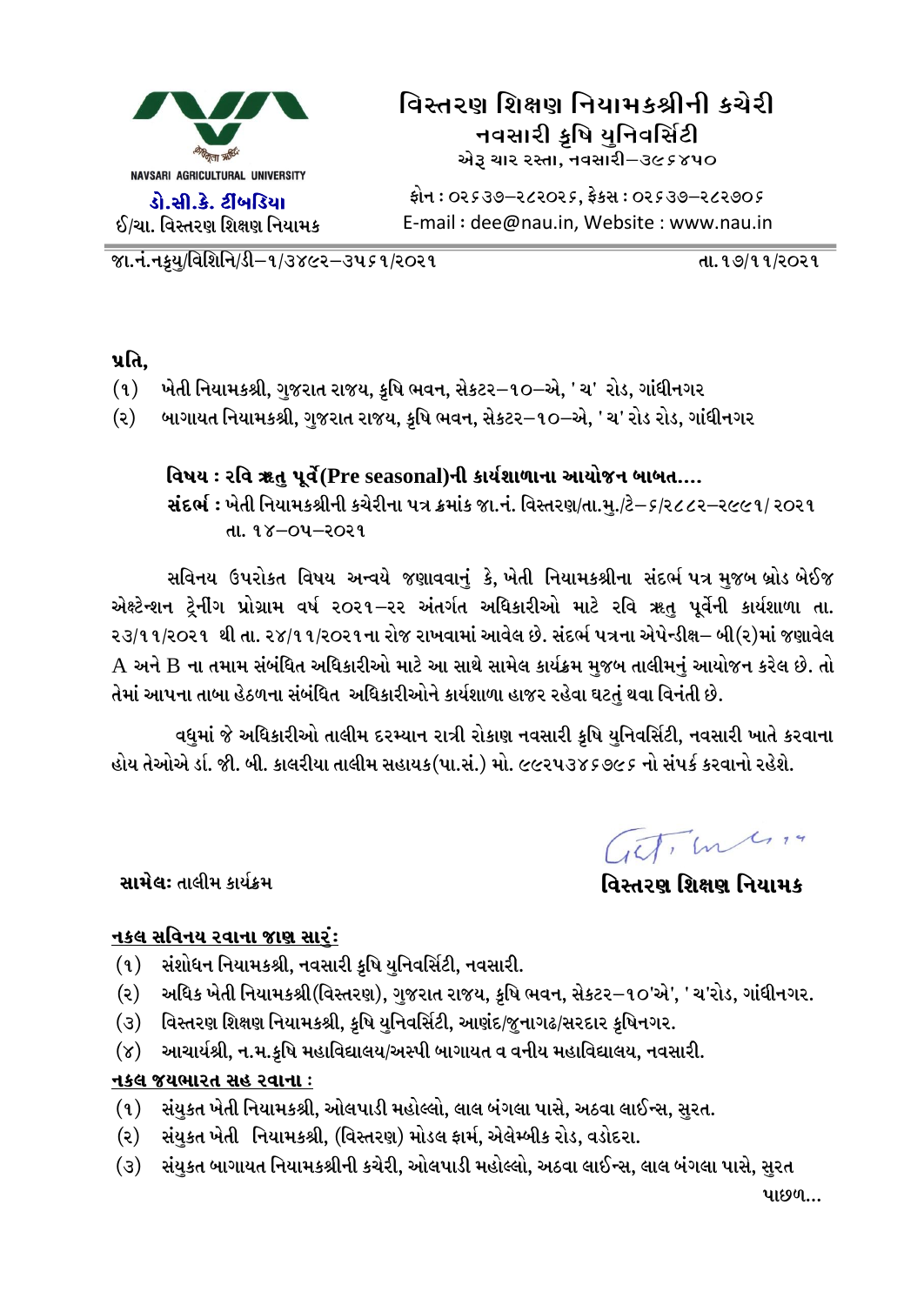#### નકલ રવાના પ્રતિ તાલીમાર્થીઓ તરફ

- જીલ્લા ખેતીવાડી અધિકારીશ્રી,જીલ્લા પંચાયત, નવસારી/સુરત/વલસાડ/ આહવા (ડાંગ) /ભરૃચ  $(9)$ /રાજપીપળા(નર્મદા) /વ્યારા (તાપી).
- નાયબ ખેતી નિયામકશ્રી (વિસ્તરણ), નવસારી/સુરત/વલસાડ/આહવા(ડાંગ )/ભરુચ/તાપી/રાજપીપળા  $(5)$
- વરિષ્ઠ વૈજ્ઞાનિક અને વડાશ્રી, કૃષિ વિજ્ઞાન કેન્દૂ, વ્યારા/વઘઈ/નવસારી/ડેડીયાપાડા/અંભેટી, તા. કપરાડા/  $(3)$ મ.પો.ચાસવડ, તા. વાલીયા, /સરત.
- $(\lambda)$ નાયબ ખેતી નિયામકશ્રી(તાલીમ), ખેડૂત તાલીમ કેન્દ્ર, નવસારી/બારડોલી/પારડી (જી.વલસાડ)/ આહવા(ડાંગ) /ભરચ / વ્યારા(તાપી)/ રાજપીપળા (નર્મદા)/સેલવાસ(દાદરા નગર હવેલી).
- $(\mathbf{u})$ નાયબ બાગાયત નિયામકશ્રી, સુરત/વલસાડ/નવસારી/ વ્યારા/રાજપીપળા.
- મદદનીશ ખેતી નિયામકશ્રી (વિસ્તરણ) તાલીમ અને મલાકાત યોજના, ચીખલી/વાંસદા/ધરમપર/પારડી/  $(\zeta)$ ઓલપાડ/ બારડોલી/વાલોડ/ સોનગઢ(જી. તાપી)/ રાજપીપળા/અંકલેશ્વર.
- મદદનીશ ખેતી નિયામકશ્રી. ઈન્ડો જાપાનીઝ ફાર્મ. વ્યારા. સરત.  $(\mathcal{O})$
- મદદનીશ ખેતી નિયામકશ્રી, ટી.સી.ડી. ફાર્મ, કીમ/બારડોલી/ચીખલી.  $\epsilon$
- મદદનીશ ખેતી નિયામકશ્રી, બીજ ચકાસણી પ્રયોગશાળા, નવસારી.  $(\mathfrak{c})$
- મદદનીશ ખેતી નિયામકશ્રી, જમીન ચકાસણી પ્રયોગશાળા, બારડોલી/વાંસદા/વ્યારા/પારડી/અંકલેશ્વર.  $(90)$
- $(99)$ મદદનીશ ખેતી નિયામકશ્રી, ખાતર ચકાસણી પ્રયોગશાળા, બારડોલી.
- મદદનીશ બાગાયત નિયામકશ્રી, ભરચ/આહવા(ડાંગ ).  $(35)$
- તાલીમ કાર્યક્રમમાં વ્યાખ્યાન આપનાર તમામ અધિકારી/વૈજ્ઞાનિકશ્રીઓ, ન.કૃ.યુ., નવસારી તરફ જાણ  $(93)$ તથા સમયસર હાજર રહેવા વિનંતી.

૨/– જાણ તથા તાલીમમાં ઉપસ્થિત રહેવા સારં.

## રહેઠાણ વ્યવસ્થા માટે પ્રતિ

- (૧૪) મદદનીશ વિસ્તરણ શિક્ષણશાસ્ત્રીશ્રી (સંકલન), સરદાર સ્મૃતિ કેન્દ્રુ, નવસારી કૃષિ યુનિવર્સિટી, નવસારી. २/– તાલીમ દરમ્યાન નવા કિસાન ઘરમાં ૫ થી ૧૦ સીટનં આરક્ષણ રાખવા સારં.
- **નોંધઃ** કાર્યશાળામાં સાતેય જીલ્લાના કૃષિ અને બાગાયત ખાતાના અહેવાલ રજઆતની એક સત્રતા જળવાય તે હેતુંથી અધિકારીશ્રીઓને નીચે દર્શાવ્યા મુજબની વિગતોના અહેવાલ સાથે હાજર રહેવા વિનંતી છે.

## અહેવાલ માટેની વિગતોઃ

- $(9)$  આબોહવા
- (*૬*) યોજનાકીય કામગીરી
- (૨) વરસાદનો અહેવાલ
- (૭) ડાયગ્નોસ્ટિક ટીમની મુલાકાત
- (૩) વાવેતર વિસ્તાર
- $(c)$  પ્રેશનોટ  $(c)$  અન્ય
- (૪) રોગ જીવાત
- (પ) ફાળવેલ નિદર્શનો